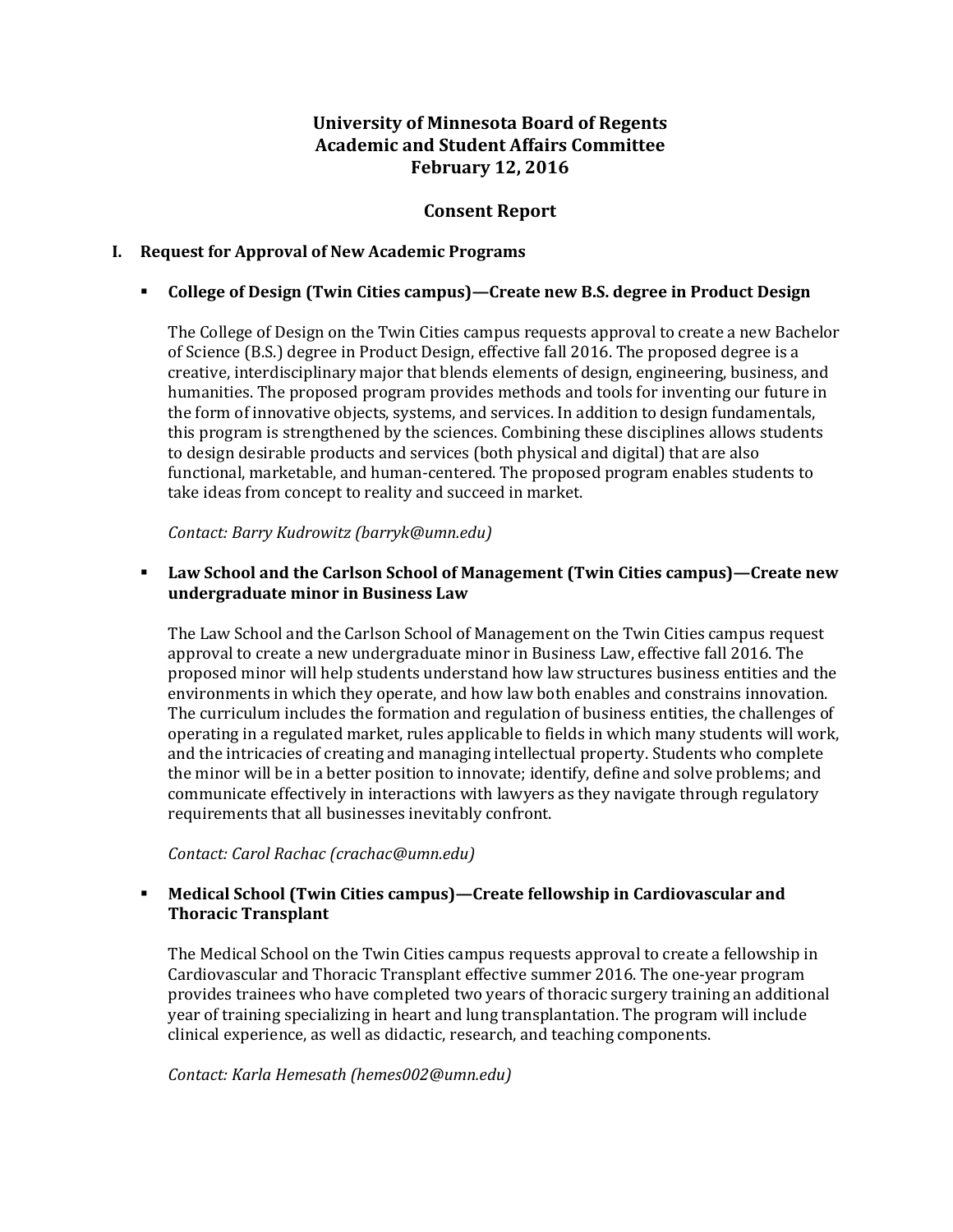# **II. Request for Approval of Discontinued Academic Programs**

# **•** College of Veterinary Medicine (Twin Cities campus)—Discontinue graduate minor in **Veterinary Medicine**

The College of Veterinary Medicine on the Twin Cities campus requests approval to discontinue the graduate minor in Veterinary Medicine, effective spring 2016. The current minor has not been used in many years, and there are no students in the pipeline.

*Contact: Lisa Hubinger (hubin006@umn.edu)*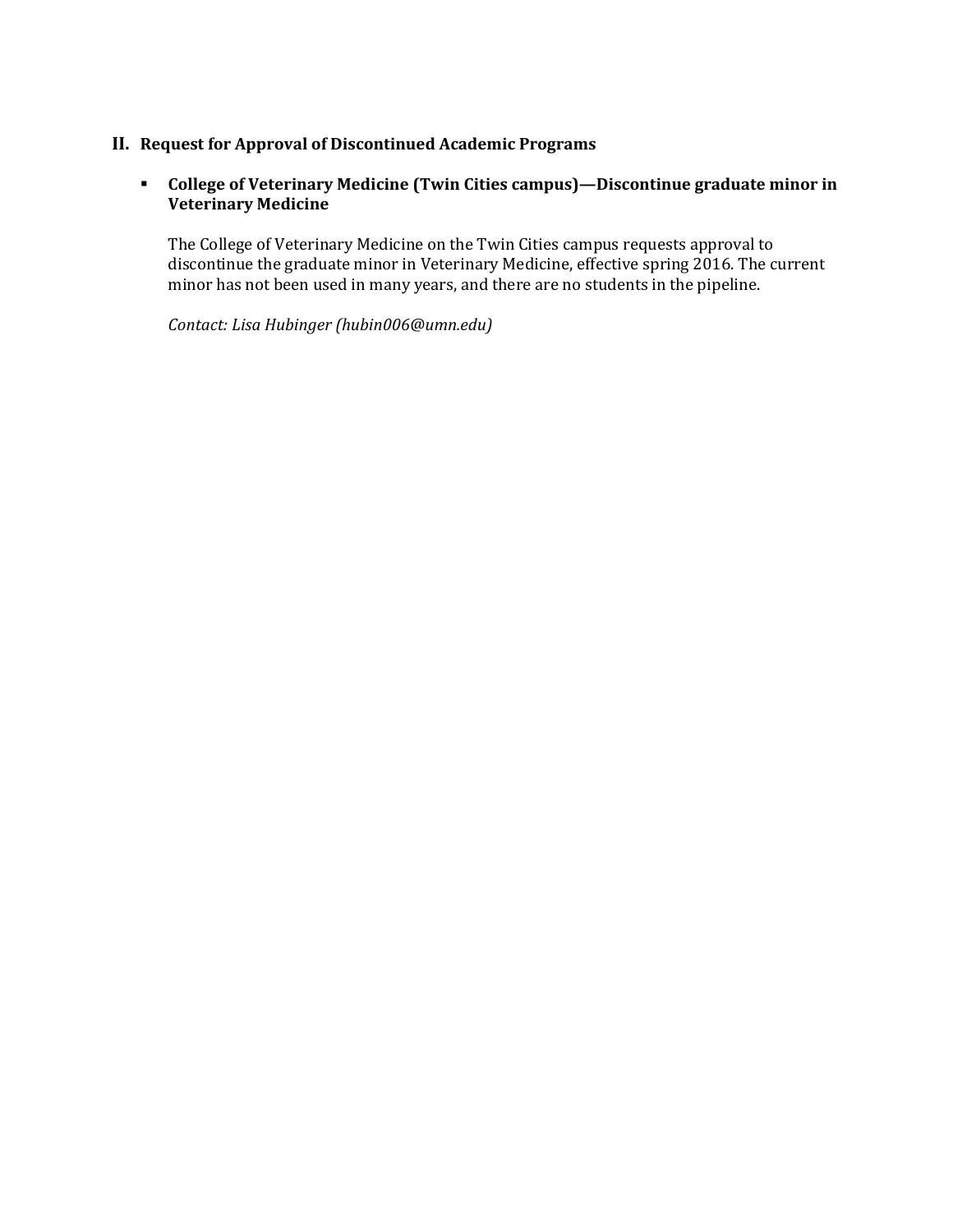# **University of Minnesota Board of Regents Academic and Student Affairs Committee May 12, 2016**

# **Consent Report**

### **I. Request for Approval of New Academic Programs**

## **Carlson School of Management (Twin Cities campus)—Create a graduate minor in Business Management**

The Carlson School of Management on the Twin Cities campus requests approval to create a graduate minor in Business Management, effective fall 2016. The proposed program will provide non-business graduate students with a foundation of knowledge in key business disciplines. The proposed minor is flexible and designed to suit the particular needs and interests of the student through completion of a broad range of business core and elective courses.

*Contact: Pat McCarthy (mccar390@umn.edu)*

## **Medical School (Twin Cities campus)—Create fellowship in Child Abuse Pediatrics**

The Medical School on the Twin Cities campus requests approval to create a fellowship in Child Abuse Pediatrics, effective summer 2017. The three-year program, accredited by the Accreditation Council for Graduate Medical Education, will provide trainees who have completed a formal, ACGME-accredited fellowship in Pediatrics, advanced training specializing in the diagnosis and treatment of child abuse and neglect. The fellowship is provided through collaboration with community agencies on child abuse prevention, provision of expertise in courts of law, and participation in multidisciplinary teams investigating and managing child abuse cases. The program will include clinical experience, as well as didactic, research, and teaching components.

*Contact: Karla Hemesath (hemes002@umn.edu)*

## **Medical School (Twin Cities campus)—Create fellowship in Interventional Pulmonology**

The Medical School on the Twin Cities campus requests approval to create a fellowship in Interventional Pulmonology, effective summer 2016. The program can be completed in one or two years, and it provides trainees who have completed a formal, ACGME-accredited fellowship in Pulmonary and Critical Care, advanced training specializing in emerging treatments of complex conditions such as pulmonary nodules, lung cancer, asthma, and airway problems after lung transplantation. The program will include clinical experience, as well as didactic, research, and teaching components.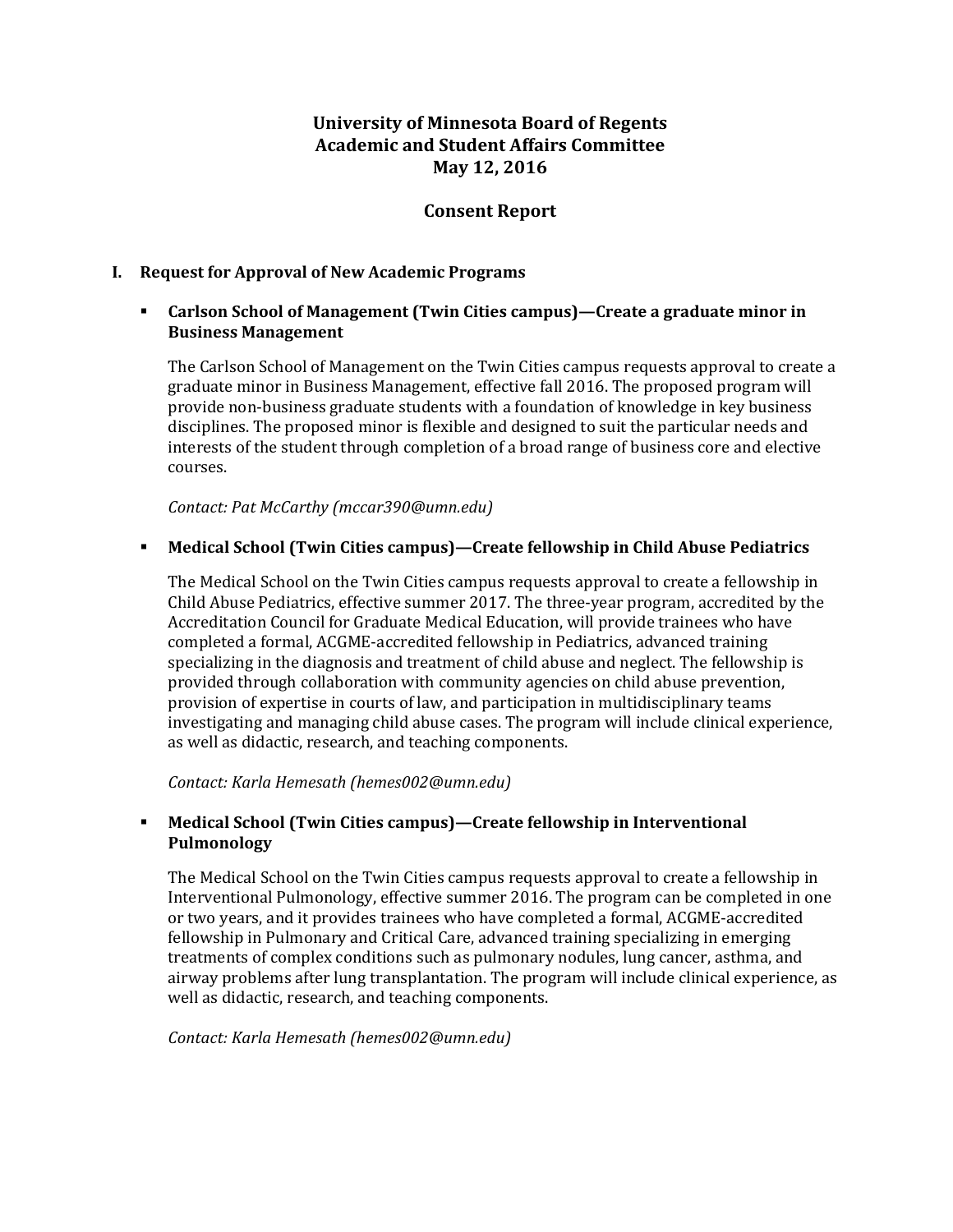# **School of Public Health (Twin Cities campus)—Create a graduate minor in Health Equity**

The School of Public Health on the Twin Cities campus requests approval to create a graduate minor in Health Equity, effective fall 2016. The proposed program will address the extent and nature of health disparities faced by different cultural communities, as well as methods for documenting and measuring these gaps. The minor will help students analyze the roots of these inequities, while understanding the roles of systems of healthcare and public health in generating health inequalities. Potential policy solutions will be examined, as well as the integral role of cultural communities and social groups in addressing inequality.

*Contact: Carol Francis (franc004@umn.edu)*

# **Labovitz School of Business and Economics (Duluth campus)—Create undergraduate minor in International Business**

The Labovitz School of Business and Economics on the Duluth campus requests approval to create an undergraduate minor in International Business, effective fall 2016. The proposed program is interdisciplinary in nature and enhances students' knowledge of global issues within organizations and business environments. The program will provide students with an increased awareness of challenges and opportunities associated with the globalization of the marketplace and workplace.

*Contact: Nancy Burley (nburley@d.umn.edu)*

# **II. Request for Changes to Academic Programs**

 **School of Public Health and the College of Liberal Arts(Twin Cities campus)—Create joint Bachelor/Master of Science degree in Biostatistical Practice**

The School of Public Health and the College of Liberal Arts on the Twin Cities campus request approval to create a joint Bachelor of Arts (B.A.) or Bachelor of Science (B.S.) degree and Master of Science (M.S.) degree program in Biostatistical Practice, effective fall 2016. The proposed joint degree program will provide students with a quantitative, careerfocused experience and the tools to work in government, the non-profit sector, academic research, or industry. Biostatisticians are key collaborators in scientific research. The proposed program will allow students to contribute to the study design, implementation, analysis, and communication of findings.

# *Contact: Carol Francis (franc004@umn.edu)*

 **College of Education and Human Development (Twin Cities campus)—Create a subǦ plan in Second Language Education for Working Professionals within the Teaching M.Ed. degree**

The College of Education and Human Development on the Twin Cities campus requests approval to create a new sub-plan in Second Language Education for Working Professionals within the Master of Education (M.Ed.) degree in Teaching, effective summer 2016. The new sub-plan completes initial licensure requirements for practicing teachers in the area of ESL or any of the 14 world languages available for licensure in Minnesota.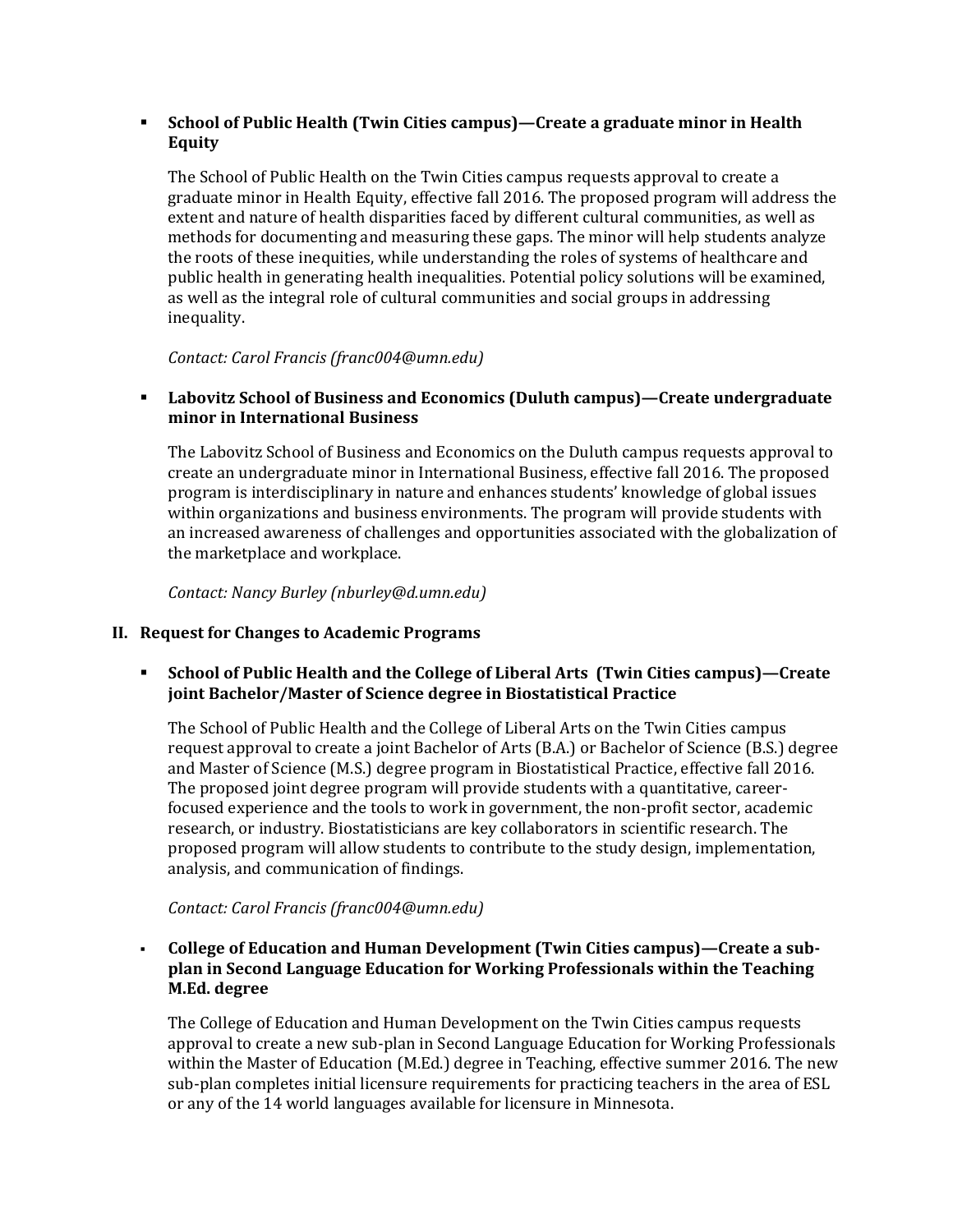#### *Contact: Bri Keeney (keen0113@umn.edu)*

 **College of Education and Human Development (Twin Cities campus)—Create subǦ plans in Language Immersion Education and Second Language Pedagogy within the Curriculum and Instruction M.Ed. degree and deliver the degree partially online.**

The College of Education and Human Development on the Twin Cities campus requests approval to create new sub-plans in Language Immersion Education and Second Language Pedagogy within the Master of Education (M.Ed.) degree in Curriculum and Instruction, effective summer 2016. Approval of online delivery for the M.Ed. is also requested. The new sub-plans emphasize language acquisition through pedagogy, technology, and contentbased curriculum development.

*Contact: Bri Keeney (keen0113@umn.edu)*

## **College of Liberal Arts (Twin Cities campus)—Deliver the Scientific and Technical Communication graduate minor partially online.**

The College of Liberal Arts on the Twin Cities campus requests approval to deliver the graduate minor in Scientific and Technical Communication partially online, effective fall 2016. Online delivery will provide greater access for students in this program, who come from diverse professional backgrounds and academic departments.

*Contact: Wendy Friedmeyer (fried053@umn.edu)*

# **School of Public Health (Twin Cities campus)—Deliver the Management Fundamentals PostǦbaccalaureate certificate online**

The School of Public Health on the Twin Cities campus requests approval to deliver the post-baccalaureate certificate in Management Fundamentals online, effective summer 2016. Online delivery suits the needs of the executives and physicians seeking the leadership experiences offered by the existing program.

### *Contact: Carol Francis (franc004@umn.edu)*

### **College of Food, Agricultural, and Natural Resource Sciences (Twin Cities campus)— Change the name of the undergraduate minor in BioǦBased Products Engineering to Bioproducts Engineering**

The College of Food, Agricultural, and Natural Resource Sciences on the Twin Cities campus requests approval to change the name of the undergraduate minor in Bio-Based Products Engineering to Bioproducts Engineering, effective fall 2016. The proposed name change better reflects the academic content of the department and degree program.

*Contact: Karen Sprengeler (spren007@umn.edu)*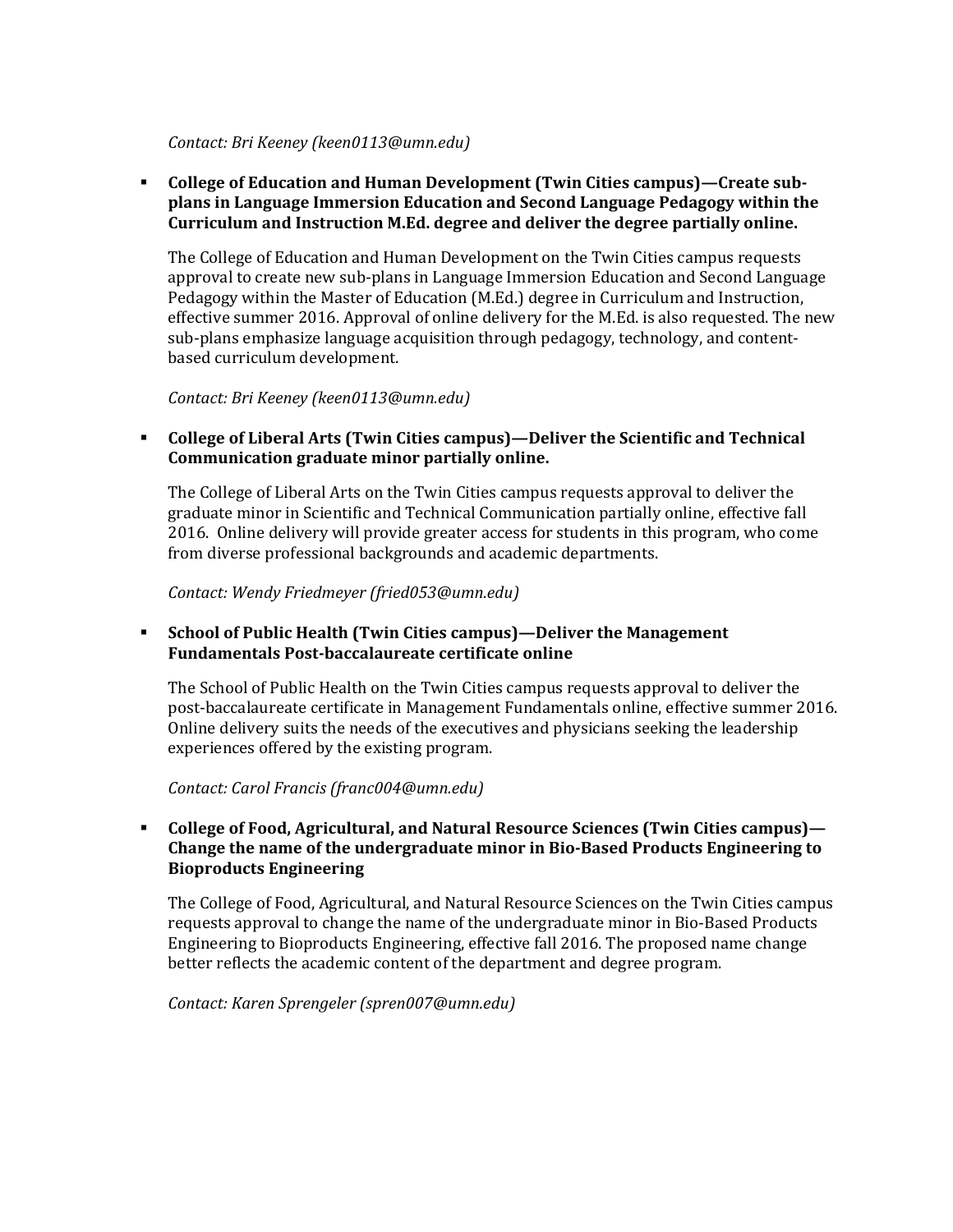### **Graduate School—Change the name of the M.S., Ph.D., and graduate minor in Biomedical Informatics and Computational Biology to Bioinformatics and Computational Biology.**

The Graduate School on the Twin Cities campus requests approval to change the name of the Master of Science (M.S.), Doctor of Philosophy (Ph.D.), and graduate minor in Biomedical Informatics and Computational Biology to Bioinformatics and Computational Biology, effective fall 2016. These programs are delivered in conjunction with the Rochester campus. The proposed name change better reflects the academic content of the department and degree program.

*Contact: Claudia Neuhauser (neuha001@umn.edu)*

 **Carlson School of Management (Twin Cities campus)—Discontinue the India subǦplan within the M.B.A.**

The Carlson School of Management on the Twin Cities campus requests approval to discontinue the India sub-plan in the Master of Business Administration (M.B.A.) degree, effective summer 2016. The agreement with institutions in India has been discontinued. There are no students currently enrolled in this program.

*Contact: Pat McCarthy (mccar390@umn.edu)*

## **College of Continuing Education (Twin Cities campus)—Discontinue the subǦplan in Addiction Studies within the B.A.Sc degree in Health Services Management**

The College of Continuing Education on the Twin Cities campus requests approval to discontinue the Addiction Studies sub-plan in the Bachelor of Applied Science (B.A.Sc.) degree in Health Services Management, effective summer 2016. This content is addressed at the graduate level.

### *Contact: Bob Stine (rstine@umn.edu)*

## **College of Continuing Education (Twin Cities campus)—Discontinue the subǦplan in Career and Technical Education within the B.S. degree in InterǦCollege Program**

The College of Continuing Education on the Twin Cities campus requests approval to discontinue the Career and Technical Education sub-plan in the Bachelor of Science (B.S.) degree in Inter-College Program, effective summer 2016. Student interest in the sub-plan has decreased and there are no students currently enrolled in the program.

*Contact: Bob Stine (rstine@umn.edu)*

# **School of Public Health (Twin Cities campus)—Discontinue the subǦplan in Global Health in M.P.H. degrees**

The School of Public Health on the Twin Cities campus requests approval to discontinue the Global Health sub-plan in the Master of Public Health (M.P.H.) degrees in Epidemiology, Public Health Administration and Policy, Public Health Informatics, Public Health Nutrition,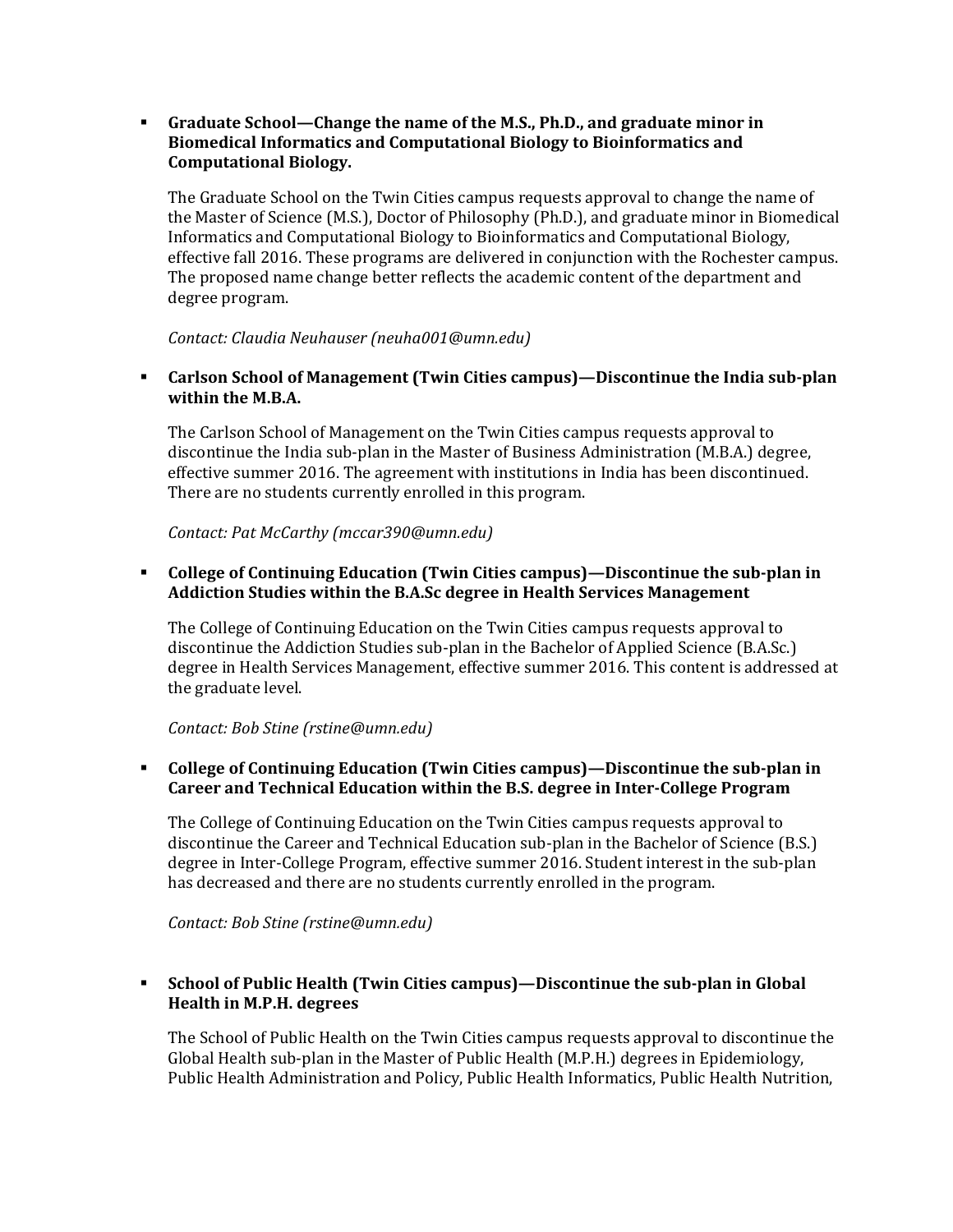and Public Health Practice, effective summer 2016. The sub-plan has been replaced by an optional certificate in Global Health that better meets the needs of students.

*Contact: Carol Francis (franc004@umn.edu)*

## **College of Liberal Arts (Duluth campus)—Discontinue the subǦplans in Journalism and Professional Writing within the B.A. degree in Writing Studies**

The College of Liberal Arts on the Duluth campus requests approval to discontinue the Journalism and Professional Writing sub-plans within the Bachelor of Arts (B.A.) degree in Writing Studies, effective summer 2016. These sub-plans have been replaced by the B.A. degree in Journalism.

*Contact: Nancy Burley (nburley@d.umn.edu)*

### **Swenson College of Science and Engineering (Duluth campus)—Change the name of the Biochemistry and Molecular Biology B.S. degree to Biochemistry**

The Swenson College of Science and Engineering on the Duluth campus requests approval to change the name of the Bachelor of Science (B.S.) degree in Biochemistry and Molecular Biology to Biochemistry, effective fall 2016. The proposed name change better reflects the academic content of the degree program.

*Contact: Nancy Burley (nburley@d.umn.edu)*

### **III. Request for Approval of Discontinued Academic Programs**

 **College of Education and Human Development (Twin Cities campus)—Discontinue the M.Ed. degree in AppliedKinesiology**

The College of Education and Human Development on the Twin Cities campus requests approval to discontinue the Master of Education (M.Ed.) degree in Applied Kinesiology, effective summer 2016. Student interest in the program has decreased. Currently enrolled students will be supported as they finish their program.

*Contact: Bri Keeney (keen0113@umn.edu)*

### **College of Continuing Education (Twin Cities campus)—Discontinue the postǦ baccalaureate certificate in Addiction Studies**

The College of Continuing Education on the Twin Cities campus requests approval to discontinue the post-baccalaureate certificate in Addiction Studies, effective summer 2016. With the Board of Regents' approval of the Addictions Counseling Master of Professional Studies program in December of 2015, there is no longer a need for this certificate. Currently enrolled students will be supported as they finish their program.

*Contact: Bob Stine (rstine@umn.edu)*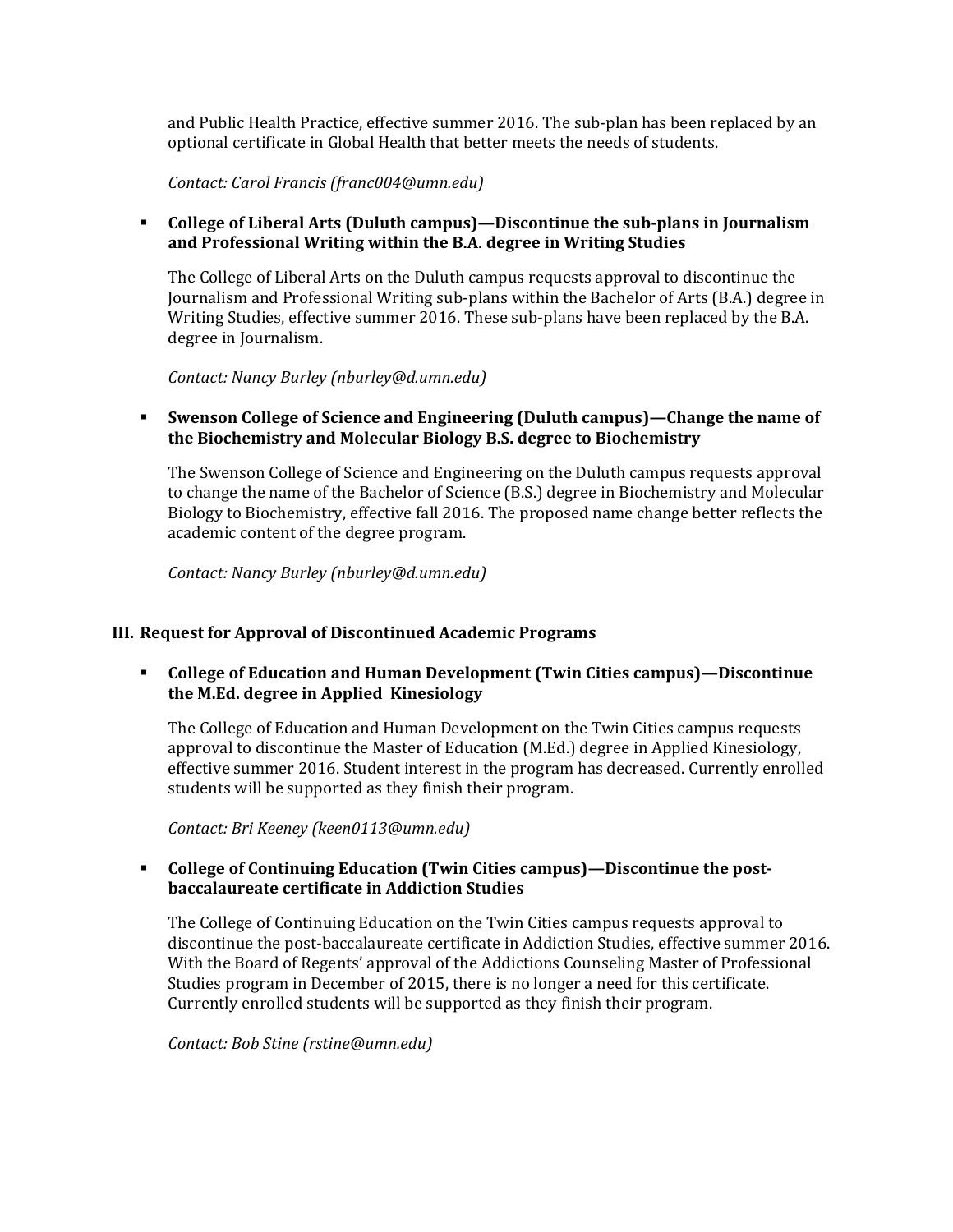## **College of Continuing Education (Twin Cities campus)—Discontinue the undergraduate certificate in Addiction Studies**

The College of Continuing Education on the Twin Cities campus requests approval to discontinue the undergraduate certificate in Addiction Studies, effective summer 2016. With the Board of Regents' approval of the Addictions Counseling Master of Professional Studies program in December of 2015, there is no longer a need for this certificate. Currently enrolled students will be supported as they finish their program.

*Contact: Bob Stine (rstine@umn.edu)*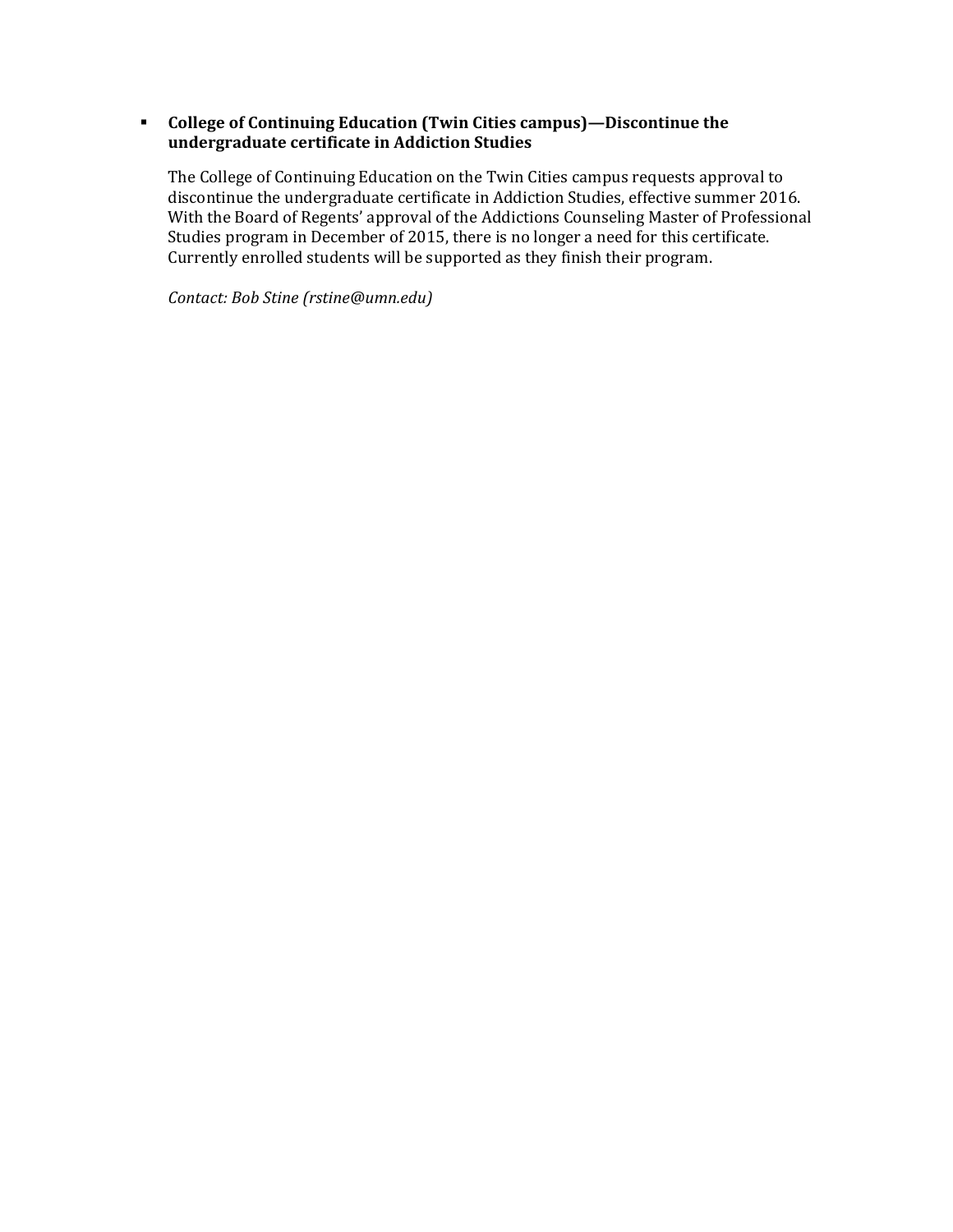### **University of Minnesota Board of Regents Academic and Student Affairs Committee September 8, 2016**

### **Consent Report**

## **I. Request for Approval of New Academic Programs**

# **College of Liberal Arts (Twin Cities campus)ȄCreate a B.A. degree in Ojibwe Language**

The College of Liberal Arts on the Twin Cities campus requests approval to create a Bachelor of Arts (B.A.) degree in Ojibwe Language, effective fall 2016. The proposed program is designed to promote proficiency in the speaking, comprehension, and writing of Ojibwe, as well as a thorough understanding of immersion teaching techniques. An additional goal of the proposed program is to contribute to the stabilization and revitalization of the endangered Ojibwe language. The department prioritizes engagement with the local American Indian communities when promoting the teaching and learning of this language. The proposed program makes use of existing courses and resources.

*Contact: Nanette Hanks (nhanks@umn.edu)*

## **Kemical School (Twin Cities campus)—Create fellowship in Brain Injury Medicine**

The Medical School on the Twin Cities campus requests approval to create a fellowship in Brain Injury Medicine, effective summer 2017. This one year, ACGME-accredited fellowship program addresses the prevention, diagnosis, treatment, and management of persons with brain injury, including the prevention, diagnosis, and treatment of related medical, physical, psychosocial, and vocational disabilities and complications during the lifetime of the patient. Training will take place primarily at the Minneapolis Veterans Affairs Medical Center, with additional training at Hennepin County Medical Center and Gillette Children's Specialty Healthcare. The program will include clinical experience, as well as didactic, research, and teaching components.

*Contact: Karla Hemesath (hemes002@umn.edu)*

### **EXED Medical School (Twin Cities campus)—Create fellowship in Family Planning**

The Medical School on the Twin Cities campus requests approval to create a fellowship in Family Planning, effective summer 2017. The purpose of the fellowship in Family Planning is to offer a comprehensive training program in abortion, contraception, and clinical research to train physician specialists in the field of family planning. The program's goal is to provide exceptional medical training to create clinicians expert in abortion and contraception care while simultaneously fostering development of specialist researchers by providing mentored abortion- and contraception-related research. The program will include clinical experience, as well as didactic, research, and teaching components.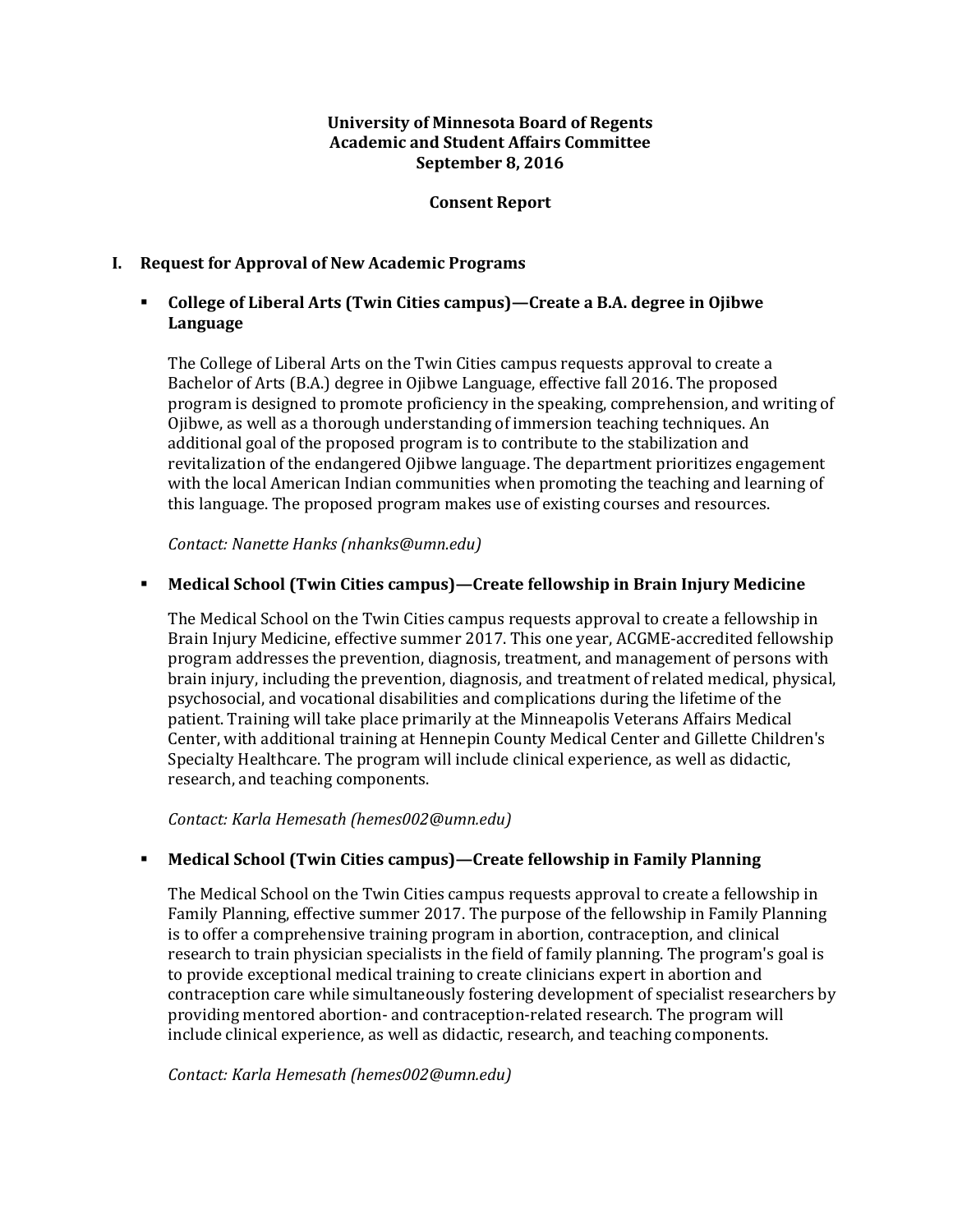### **II. Request for Changes to Academic Programs**

# **College of Liberal Arts (Twin Cities campus)—Create sub-plan in Arabic within the B.A. degree in Asian Languages and Literatures**

The College of Liberal Arts on the Twin Cities campus requests approval to create a new sub-plan in Arabic within the Bachelor of Arts (B.A.) degree in Asian Languages and Literatures, effective fall 2016. The proposed change better reflects current curricular alignment and student demand.

*Contact: Nanette Hanks (nhanks@umn.edu)*

# **College of Liberal Arts (Twin Cities campus)ȄCreate sub-plan in Religions of Antiquity and discontinue sub-plans in Latin and Greek within the Ph.D. degree in Classical and Near Eastern Studies**

The College of Liberal Arts on the Twin Cities campus requests approval to create a new sub-plan in Religions of Antiquity within the Doctor of Philosophy (Ph.D.) degree, in Classical and Near Eastern Studies effective fall 2016. Simultaneously, the program requests the discontinuation of sub-plans in Latin and Greek. The proposed changes better reflect current curricular alignment.

#### *Contact: Wendy Friedmeyer (fried053@umn.edu)*

## **College of Science and Engineering (Twin Cities campus)ȄCreate sub-plans in Data Analysis Specialist, Professional Astronomer, and Secondary Education within the Astrophysics B.S. degree**

The College of Science and Engineering on the Twin Cities campus requests approval to create new sub-plans in Data Analysis Specialist, Professional Astronomer, and Secondary Education within the Bachelor of Science (B.S.) degree in Astrophysics, effective fall 2016. The new sub-plans represent revised curricular alignment and better prepare students for graduate work and professional pursuits in the field.

*Contact: Joseph Nieszner (nies0024@umn.edu)*

## **School of Public Health (Twin Cities campus)ȄDiscontinue sub-plan for the partnership with Arizona State University within the Public Health Nutrition M.P.H. degree**

The School of Public Health on the Twin Cities campus requests approval to discontinue the sub-plan for the partnership with Arizona State University within the Master of Public Health (M.P.H.) degree in Public Health Nutrition, effective fall 2016. There are no currently enrolled students.

*Contact: Carol Francis (franc004@umn.edu)*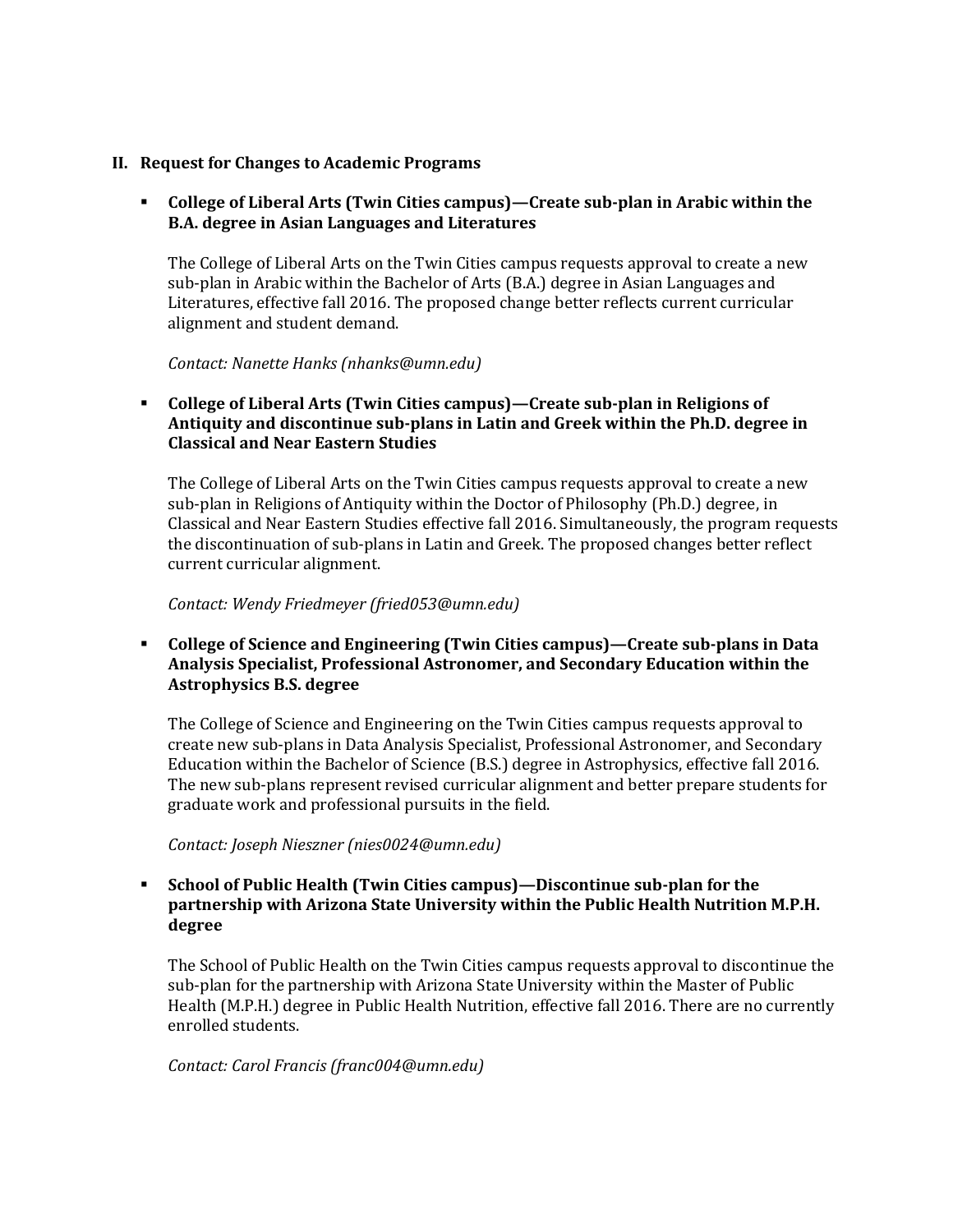### **III. Request for Approval of Discontinued Academic Programs**

## **College of Education and Human Development (Twin Cities campus)—Discontinue the M.Ed. degree in Business and Industry Education**

The College of Education and Human Development on the Twin Cities campus requests approval to discontinue the Master of Education (M.Ed.) degree in Business and Industry Education, effective fall 2016. No students are enrolled in the program, and other initiatives and curricular options exist that satisfy similar themes.

*Contact: Bri Keeney (keen0113@umn.edu)*

## **College of Science and Engineering (Twin Cities campus)ȄDiscontinue the B.S. degree in Statistics**

The College of Science and Engineering on the Twin Cities campus requests approval to discontinue the Bachelor of Science (B.S.) degree in Statistics, effective summer 2017. No students are enrolled in the program, and other initiatives and curricular options exist that satisfy similar themes.

*Contact: Joseph Nieszner (nies0024@umn.edu)*

## **Medical School (Twin Cities campus)—Discontinue the M.S. and graduate minor in Experimental Surgery**

The Medical School on the Twin Cities campus requests approval to discontinue the Master of Science (M.S.) degree and graduate minor in Experimental Surgery, effective summer 2016. No students are enrolled in the programs, and other initiatives and curricular options exist that satisfy similar themes.

*Contact: Karla Hemesath (hemes002@umn.edu)*

### **Kemical School (Twin Cities campus)—Discontinue the M.S. and Ph.D. in Surgery**

The Medical School on the Twin Cities campus requests approval to discontinue the Master of Science (M.S.) and Doctor of Philosophy (Ph.D.) degrees Surgery, effective summer 2016. No students are enrolled in the programs, and other initiatives and curricular options exist that satisfy similar themes.

*Contact: Karla Hemesath (hemes002@umn.edu)*

### **Example 1 School of Nursing (Twin Cities campus)—Discontinue the M.S. degree in Nursing**

The School of Nursing on the Twin Cities campus requests approval to discontinue the Master of Science (M.S.) degree in Nursing, effective fall 2016. No students are enrolled in the program, and prospective students would be directed to the Doctor of Nursing Practice.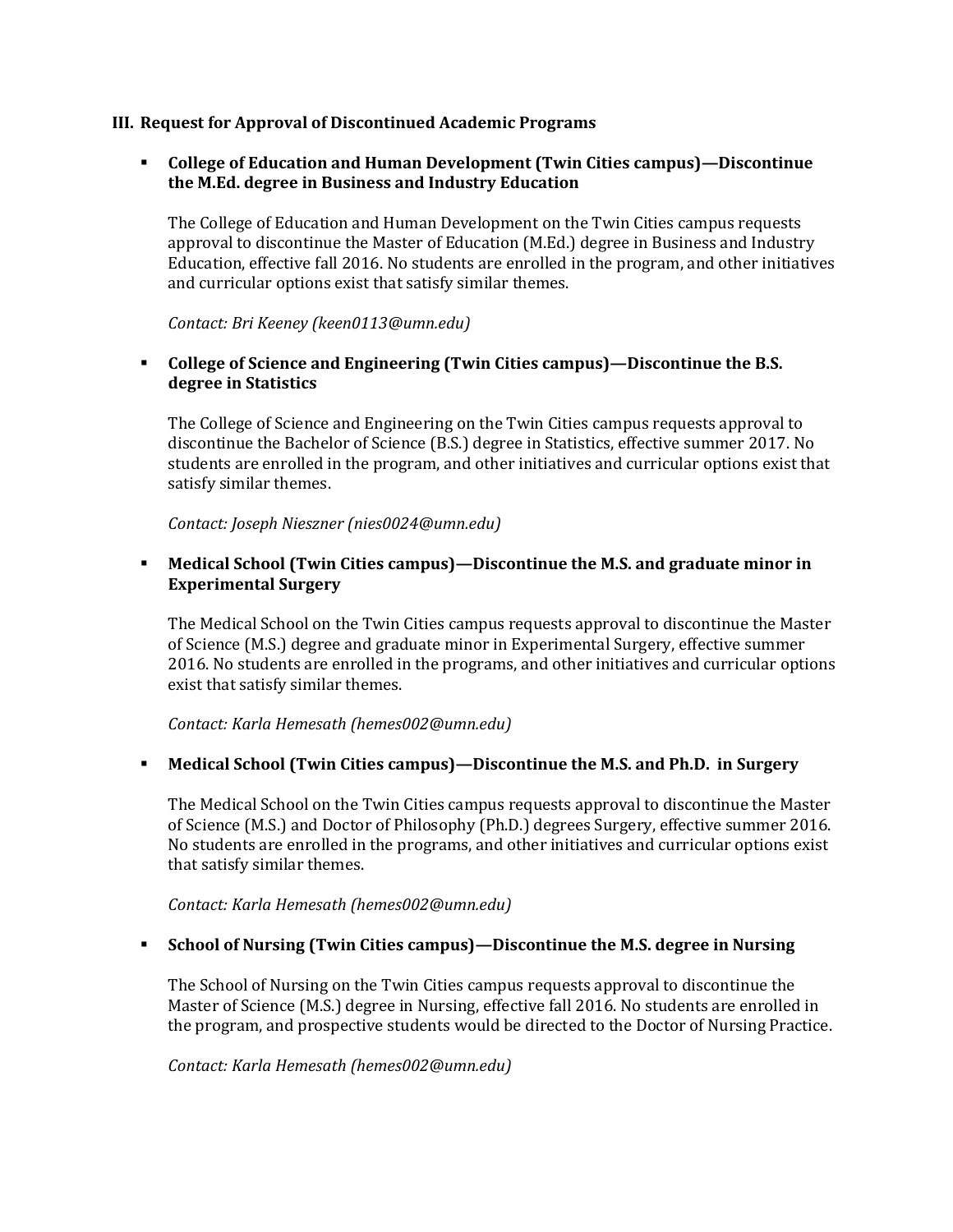# **University of Minnesota Board of Regents Academic and Student Affairs Committee October 13, 2016**

# **Consent Report**

## **I. Request for Approval of New Academic Programs**

## **Nedical School (Twin Cities campus)—Create fellowship Congenital Cardiac Surgery**

The Medical School on the Twin Cities campus requests approval to create a fellowship in Congenital Cardiac Surgery, effective spring 2017. This one- or two-year, non-accredited fellowship program focuses on excellence in patient care and innovative surgical technique. The fellowship provides fellows with a comprehensive clinical experience that offers extensive exposure in managing simple and complex congenital heart lesions, including cardiopulmonary transplantation, and assist devices. The fellow will also be involved in all aspects of surgical management of neonates, infants, and children with complex heart lesions. The program will include clinical experience, as well as didactic, research, and teaching components.

*Contact: Karla Hemesath (hemes002@umn.edu)*

## **II. Request for Changes to Academic Programs**

# **Swenson College of Science and Engineering (Duluth campus)—Move the academic <b>Numerical home of the M.S. degree in Integrated Biosciences from the Twin Cities campus to the Duluth campus**

The Swenson College of Science and Engineering on the Duluth campus request approval to move the academic home of the Master of Science (M.S.) degree in Integrative Biosciences from the Twin Cities campus to the Duluth campus, effective fall 2016. The program is already exclusively delivered on the Duluth campus. The Twin Cities campus is in agreement that is the best plan for this program.

*Contact: Nancy Burley (nburley@d.umn.edu)*

## **College of Continuing Education (Twin Cities campus)ȄCreate sub-plans in Data Management, Data Science, Development & Operations, Networking, Security, Systems, and Self-Designed within the B.A.Sc. degree in Information Technology and Infrastructure**

The College of Continuing Education on the Twin Cities campus requests approval to create a new sub-plans in Data Management, Data Science, Development & Operations, Networking, Security, Systems, and Self-Designed within the Bachelor of Applied Science (B.A.Sc.) degree in Information Technology and Infrastructure, effective spring 2017. The proposed change better reflects current curricular alignment and student demand.

*Contact: Bob Stine (rstine@umn.edu)*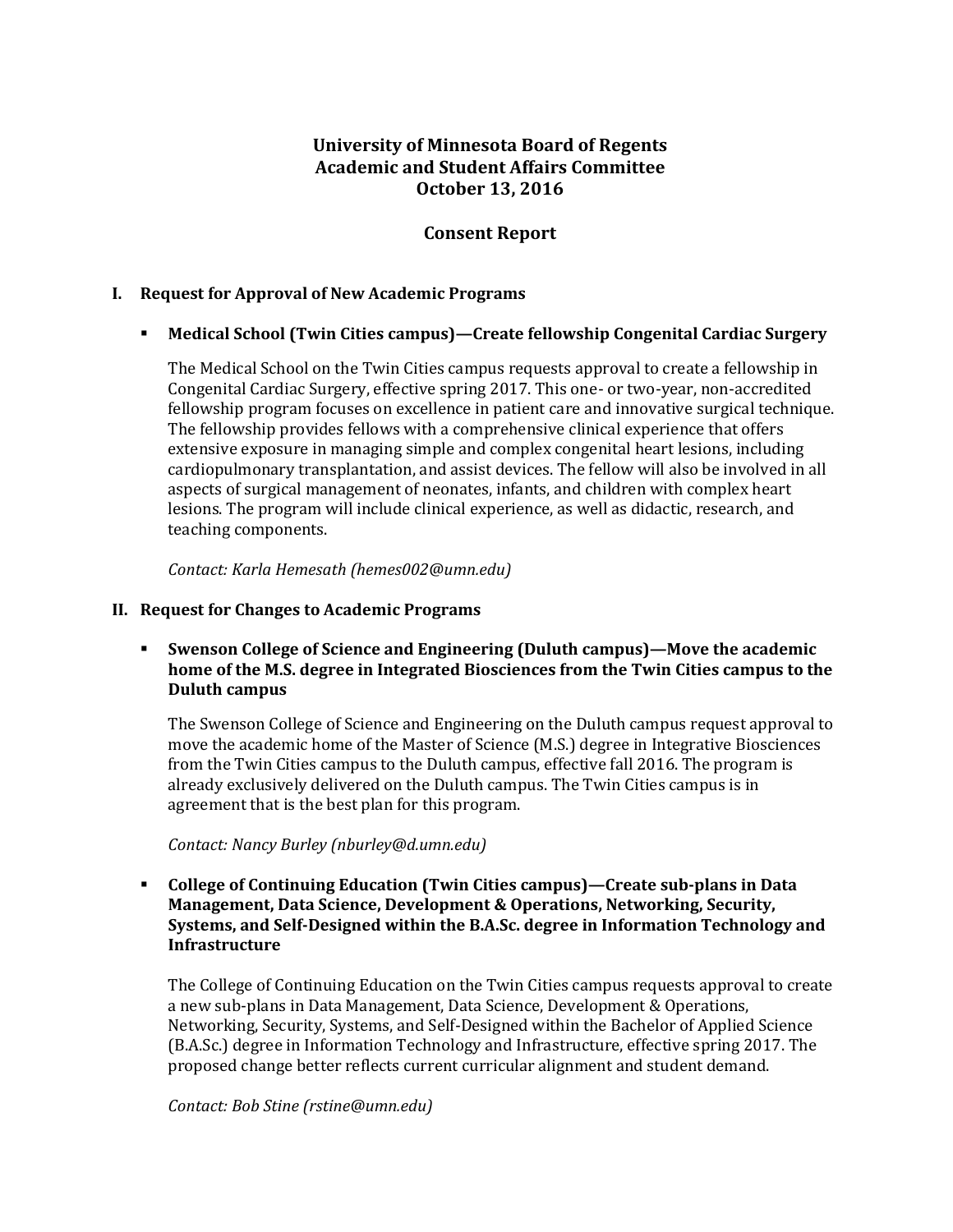# **III. Request for Approval of Discontinued Academic Programs**

## **F** College of Education and Human Development (Twin Cities campus)—Discontinue **the B.S. degree in Career and Technical Education**

The College of Education and Human Development on the Twin Cities campus requests approval to discontinue the Bachelor of Science (B.S.) degree in Career and Technical Education, effective spring 2017. No students are enrolled in the program, and other initiatives and curricular options exist that satisfy similar themes.

*Contact: Nicole Shopbell (wileb011@umn.edu)*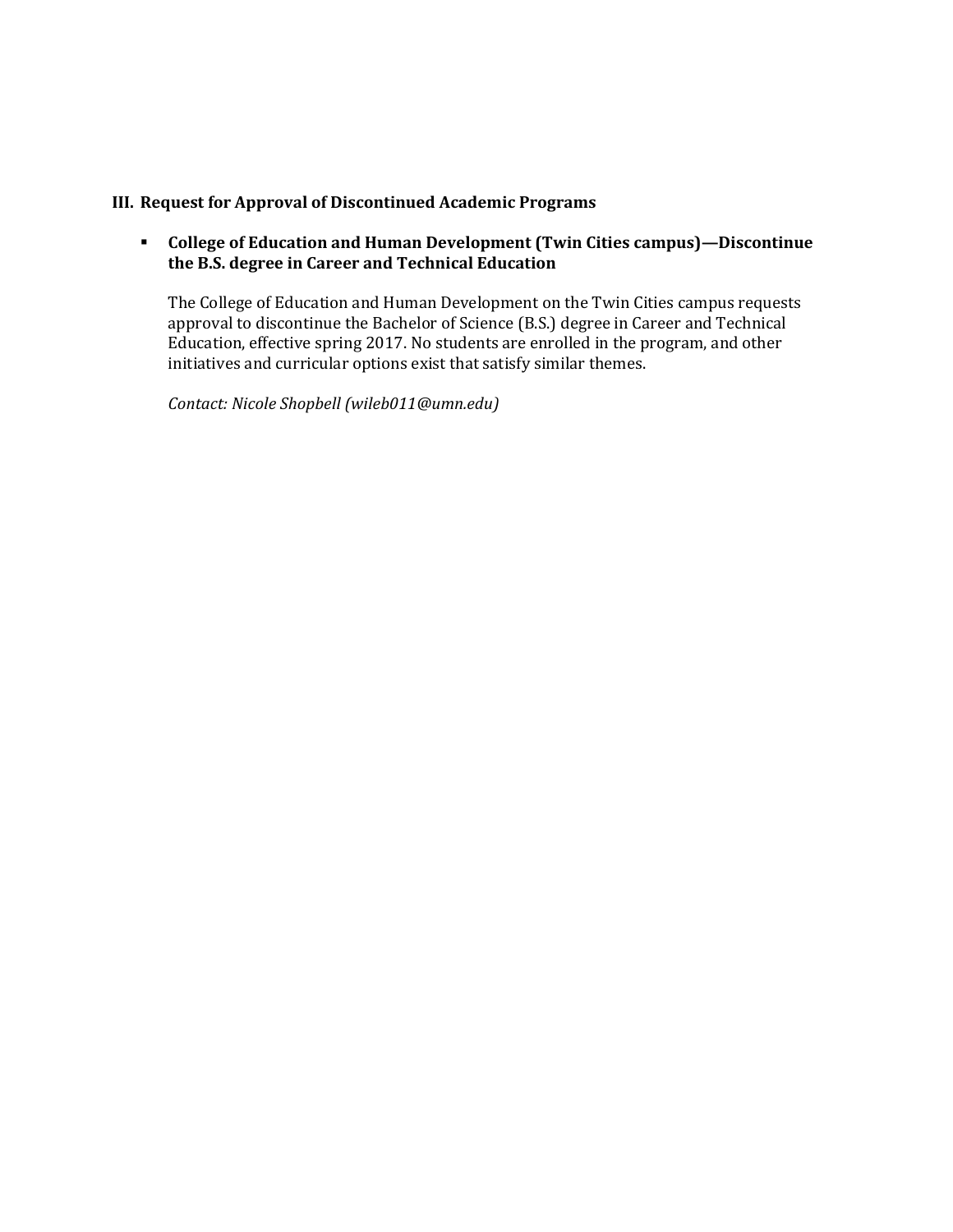## **University of Minnesota Board of Regents Academic and Student Affairs Committee December 8, 2016**

## **Consent Report**

### **I. Request for Approval of New Academic Programs**

## **College of Education and Human Development (Twin Cities campus)—Create M.A. degree in Applied Developmental Psychology and deliver online**

The College of Education and Development on the Twin Cities campus requests approval to create a Master of Arts (M.A.) degree in Applied Developmental Psychology, effective fall 2017. The proposed program will be delivered online. The proposed program promotes the welfare and optimal development of children and youth from all cultural backgrounds in the context of family, school, and community settings. Students will gain knowledge of developmental processes and competences in the application of theory and research to practice and policy in the fields such as child life, and infant and early childhood mental health. The proposed program makes use of existing courses and resources.

*Contact: Brianne Keeney (keen0113@umn.edu)*

## **College of Liberal Arts and College of Design (Twin Cities campus)—Create M.A. degree and graduate minor in Heritage Studies and Public History**

The College of Liberal Arts and the College of Design on the Twin Cities campus request approval to create a Master of Arts (M.A.) degree and a graduate minor in Heritage Studies and Public History, effective fall 2017. These programs will be jointly administered by both colleges and in collaboration with the Minnesota Historical Society. Graduates of the proposed program will work in both research and service settings of professional historical, preservation, archaeological, and museum organizations. The program aims to change the field of heritage studies and public history by creating a more interdisciplinary, diverse, and engaged curriculum that values innovative and entrepreneurial perspectives of preservation. The proposed program makes use of existing courses and resources.

*Contact: Katherine Hayes (kathayes@umn.edu)*

## **Medical School (Twin Cities campus)—Create fellowship Advanced Interventional Cardiology and Research**

The Medical School on the Twin Cities campus requests approval to create a fellowship in Advanced Interventional Cardiology and Research, effective spring 2017. This one-year, non-accredited fellowship program focuses on excellence in patient care and innovative technique. The fellowship provides participants with a comprehensive clinical experience that offers extensive exposure to the ever-evolving areas of structural heart disease and peripheral and vascular interventional cardiology. The program will include clinical experience, as well as didactic, research, and teaching components.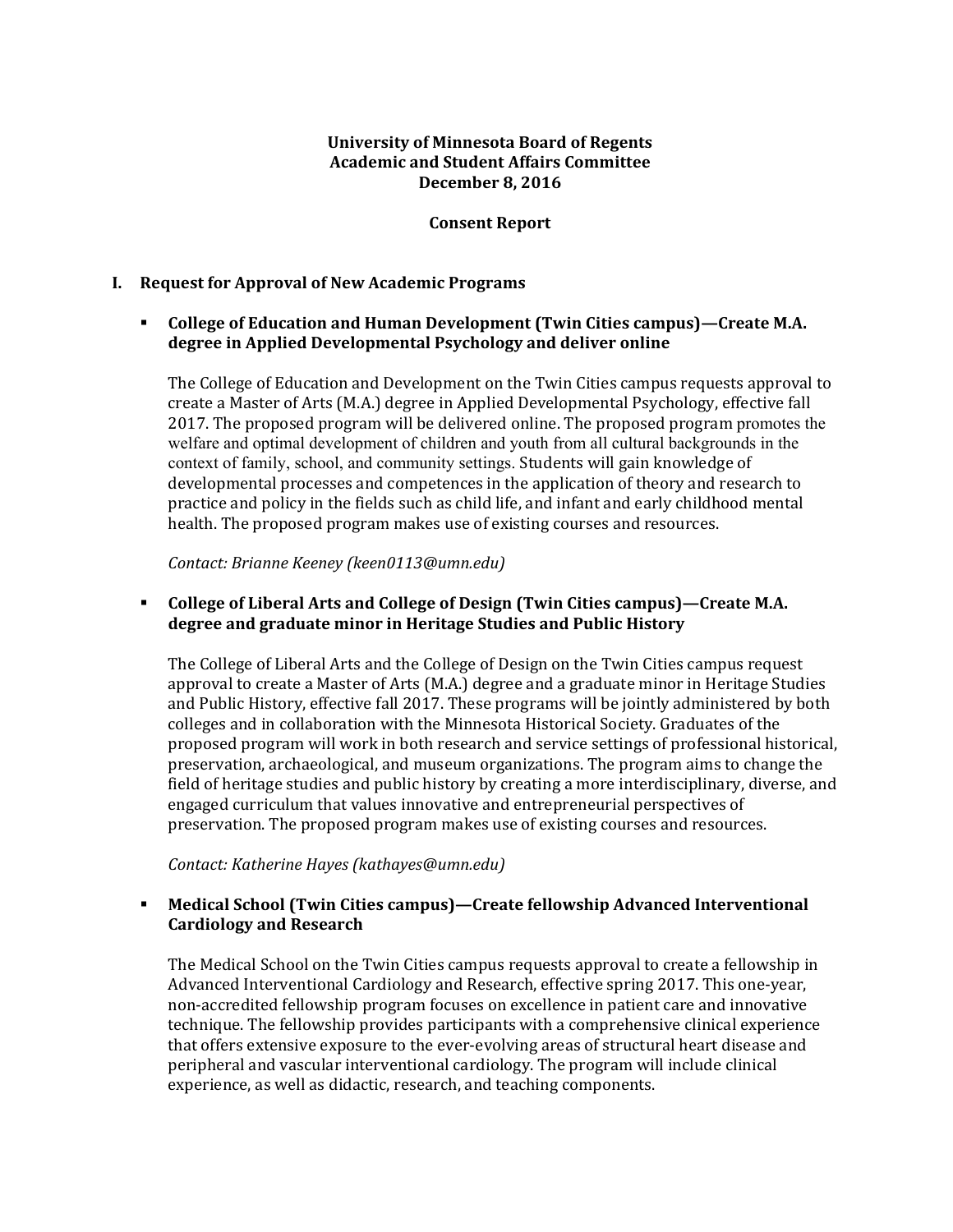*Contact: Brian Sick (drbsick@umn.edu)*

## **Carlson School of Management (Twin Cities campus)—Create undergraduate minor in Business Analytics**

The Carlson School of Management on the Twin Cities campus requests approval to create an undergraduate minor in Business Analytics, effective fall 2017. The proposed program provides an opportunity for students to gain additional skills in data-driven and analyticsbased decision making. Students will take courses in descriptive, predictive and prescriptive analytics. The proposed program makes use of existing courses and resources.

*Contact: Jan O'Brien (jobrien@umn.edu)*

## **College of Continuing Education (Twin Cities campus)—Create undergraduate minor in Information Technology Infrastructure**

The College of Continuing Education on the Twin Cities campus requests approval to create an undergraduate minor in Information Technology Infrastructure, effective fall 2017. The proposed program equips students with the industry insight and business skills they need to succeed in the IT management field. The proposed program makes use of existing courses and resources.

*Contact: Bob Stine (rstine@umn.edu)*

### **II. Request for Changes to Academic Programs**

## **College of Food, Agricultural, and Natural Resource Sciences(Twin Cities campus)— Create joint Bachelor/Master of Science degree in Nutrition**

College of Food, Agricultural, and Natural Resource Sciences on the Twin Cities campus request approval to create a joint Bachelor of Science (B.S.) degree and Master of Science (M.S.) degree program in Nutrition, effective fall 2017. The proposed joint degree program will provide students with an interdisciplinary approach to nutrition, including coursework in physiology, biochemistry, education, public health, and public policy. The proposed program will allow students to sit for the exam needed to obtain a job as a Registered Dietician. Within the next decade, all Registered Dieticians will be required to have a master's degree. This program will help students meet future workforce demands. The proposed program makes use of existing courses and resources.

*Contact: Lisa Wiley (lwiley@umn.edu)*

## **College of Design (Twin Cities campus)—Create subǦplan in Research Practices within the M.S. in Architecture**

The College of Design on the Twin Cities campus requests approval to create a new sub-plan in Research Practices within the Master of Science (M.S.) degree in Architecture, effective spring 2017. The proposed change better reflects current curricular alignment and student demand.

*Contact: Laurie Gardner (lgardner@umn.edu)*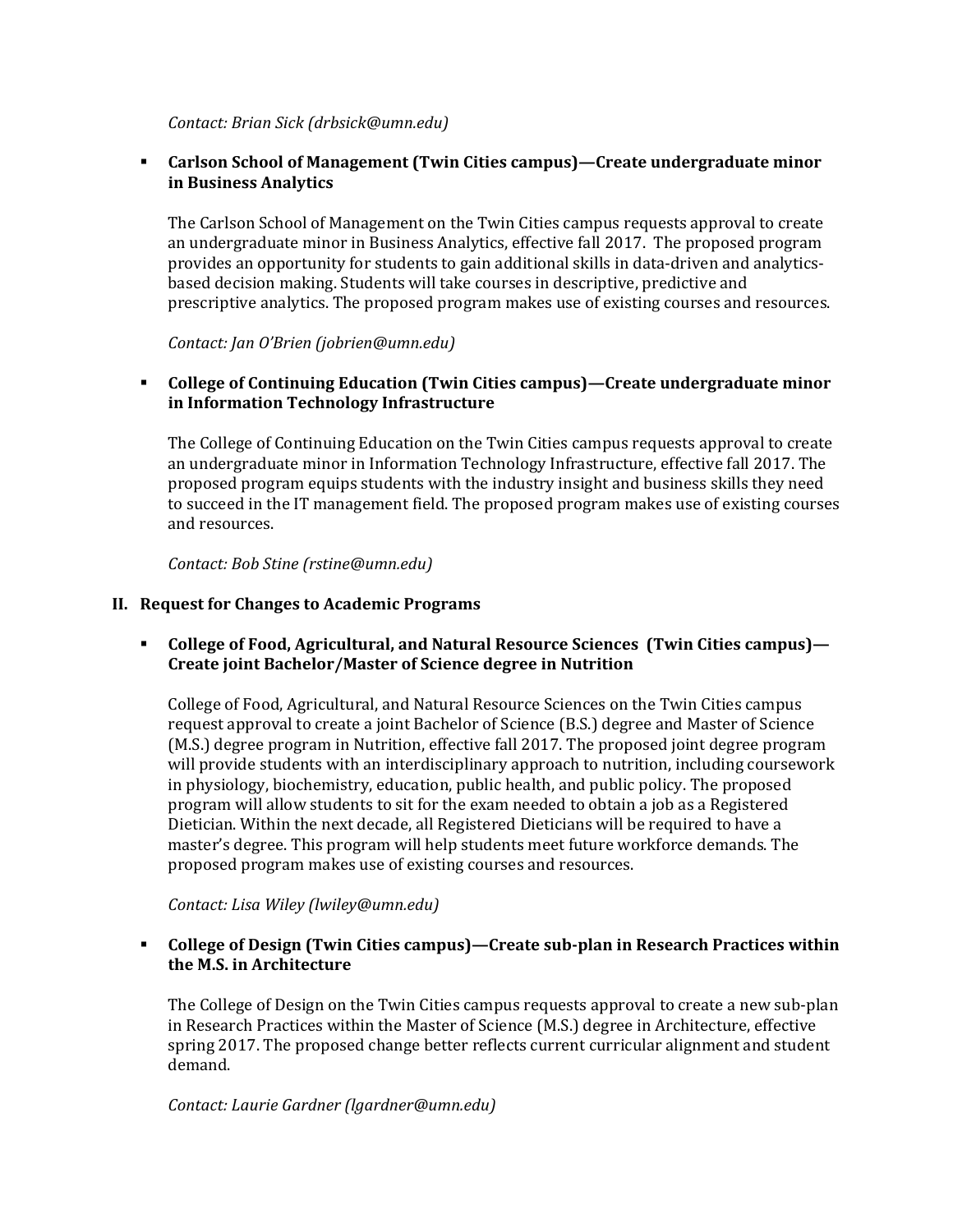**College of Liberal Arts (Twin Cities campus)—Create subǦplan in Religions of Antiquity and discontinue subǦplans in Latin and Greek within the M.A. degree in Classical and Near Eastern Studies**

The College of Liberal Arts on the Twin Cities campus requests approval to create a new sub-plan in Religions of Antiquity within the Master of Arts (M.A.) degree, in Classical and Near Eastern Studies effective spring 2017. Simultaneously, the program requests the discontinuation of the sub-plan in Ancient and Medieval Art and Archaeology. The proposed changes better reflect current curricular alignment.

*Contact: Wendy Friedmeyer (fried053@umn.edu)*

 **College of Education and Human Development (Twin Cities campus)—Change the name of the postǦbaccalaureate certificate in Emerging Leaders in Private Colleges to Private College Leadership**

The College of Education and Human Development on the Twin Cities campus requests approval to change the name of the post-baccalaureate certificate in Emerging Leaders in Private Colleges to Private College Leadership, effective spring 2017. The proposed name change better reflects the academic content of the degree program.

*Contact: Brianne Keeney (keen0113@umn.edu)*

## **College of Education and Human Development (Twin Cities campus)—Change the name of the B.S. degree in Recreation, Park and Leisure Studies to Recreation Administration**

The College of Education and Human Development on the Twin Cities campus requests approval to change the name of the Bachelor of Science (B.S.) degree in Recreation, Park and Leisure Studies to Recreation Administration, effective spring 2017. The proposed name change better reflects the academic content of the degree program.

*Contact: Nicole Shopbell (wileb011@umn.edu)*

### **III. Request for Approval of Discontinued Academic Programs**

## **College of Continuing Education (Twin Cities campus)—Discontinue the M.L.S. degree in Liberal Studies**

The College of Continuing Education on the Twin Cities campus requests approval to discontinue the Master of Liberal Studies (M.L.S.) degree, effective spring 2017. Enrollments have been steadily declining, and other initiatives and curricular options exist that satisfy similar themes. Faculty and staff will work with currently enrolled students to support degree completion.

#### *Contact: Bob Stine (rstine@umn.edu)*

## **College of Continuing Education (Twin Cities campus)—Discontinue the graduate minor in Liberal Studies**